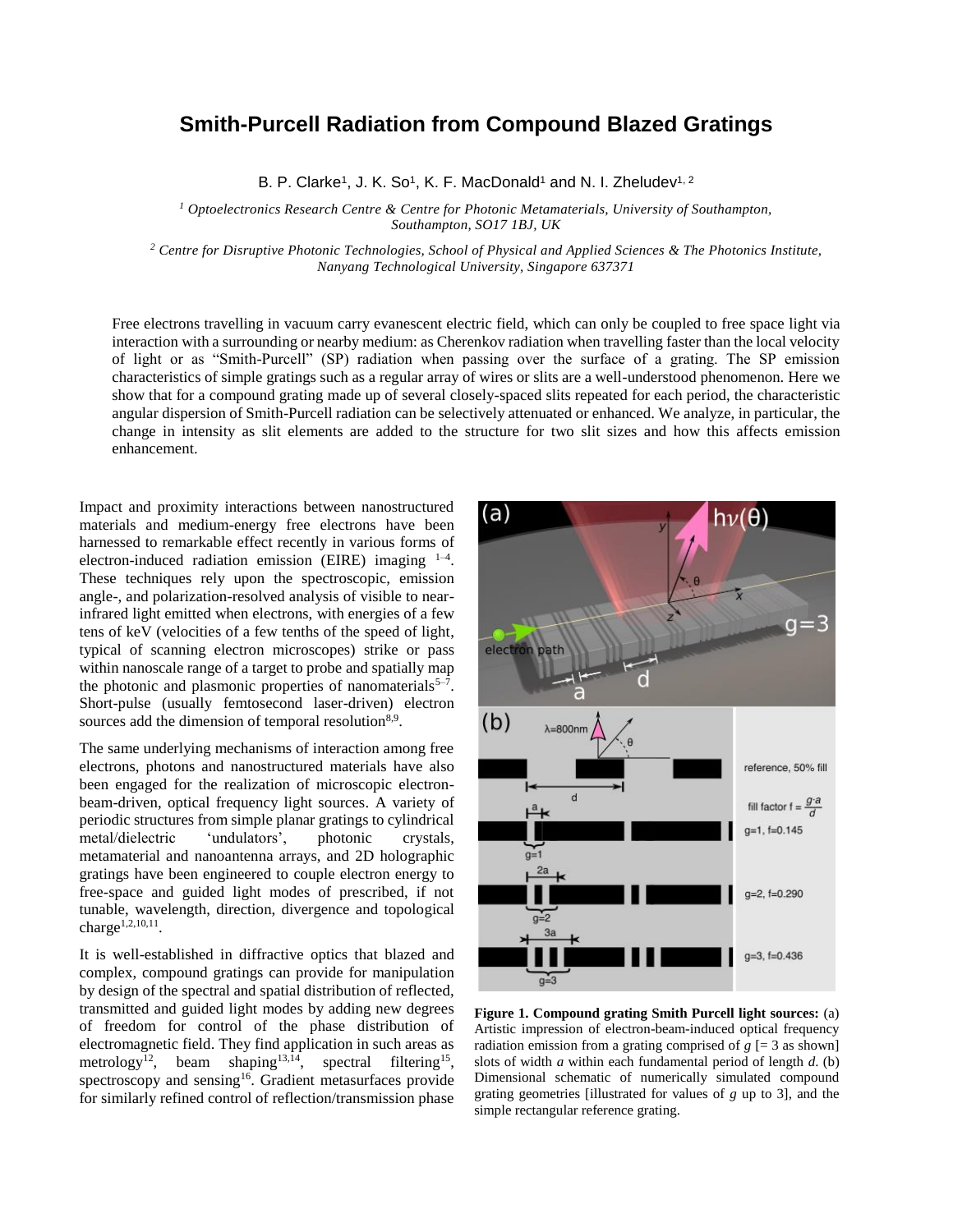distributions in the domain of sub-wavelength periodicity, enabling for example polarization-independent reflection $17$ , achromatic flat optical elements<sup>18</sup>, and nonlinear optical repsonses<sup>19,20</sup>. Similar principles may be applied to tailor the electron-induced light emission from grating structures (Fig. 1). Here we computationally analyze optical frequency light emission from compound gratings excited by the passage of medium-energy free electrons travelling parallel to the grating plane. It is found that by varying the effective 'fill factor' of a multi-slit Smith-Purcell grating, the emission efficiency of the grating at both the fundamental and higherorder wavelengths can be modified, and even enhanced over a simple rectangular grating.

Free electrons carry time-varying electromagnetic fields, spanning a wide spectral range that extends to high optical frequencies<sup>21-23</sup>. This field decays exponentially on the suboptical-wavelength scale (except in the case of highly relativistic electrons<sup>24,25</sup>, and remains evanescent unless the speed of light in the surrounding medium is less than the electron velocity, in which case Cerenkov radiation will be generated $26$ , or unless additional momentum is provided via scattering at an optical inhomogeneity as electrons pass close to (within a few tens of nanometers of) a material structure. In the particular case of a grating, the resulting light emission is known as diffraction<sup>24</sup> or Smith-Purcell (SP) radiation<sup>25,27</sup>. The SP mechanism is well-understood and has been has been extensively studied for its potential in generating particularly terahertz radiation (not readily obtained by other means), including in the context of 'Smith-Purcell free electron lasers' driven by pulsed, high-energy (relativistic) electron beams<sup>28</sup>. It has been applied recently to the realization of optical fiber probes that sample electron evanescent fields in a manner reminiscent of scanning near-field optical microscopy probes for evanescent light fields – coupling electron energy to propagating UV/visible guided modes in the fiber<sup>29</sup>, and to the demonstration of electron evanescent field amplification via a plasmonic "poor man's superlens"<sup>3</sup>.

A simple grating of period *d* provides additional parallel momentum in integer multiples (*n*) of its reciprocal lattice vector,  $2\pi/d$ , to incoming electromagnetic waves, leading to familiar optical diffraction phenomena for light propagating in free space. The same applies in the SP emission process to free electron evanescent fields, enabling a part of the electromagnetic energy to be decoupled into propagating waves when the parallel momentum is smaller than that of light in free space. The angular dispersion of SP emission is given by  $\lambda = (d/n)(\beta^{-1} - \cos \theta)$ , where  $\lambda$  is the emission wavelength,  $\beta = v/c$  is the velocity of electron relative to the speed of light, and  $\theta$  is the angle between the direction of light emission and the electron propagation direction<sup>27</sup>.

In the THz domain, it has been proposed that improvements in monochromaticity and directivity may be achieved by modifying the fill factor $30,31$  of simple, singly periodic Smith-Purcell gratings, by graduating their depth $32$ , or by making



**Figure 2. Smith-Purcell emission from compound gratings:** Angular dispersion of first and second order  $[n = 1, 2]$  SP emission wavelength for gratings [simple or compound] of period  $d = 275$ nm at an electron energy  $E = 32.5$  keV for: (a) compound gratings of slit element size  $a = 40$ nm, up to  $g = 6$  slits. (b) Rectangular grating of 50% fill used as normalization basis. (c) compound gratings of slit element size  $a = 15$ nm, up to  $g = 8$  slits, showing enhancement of 7% over the normalization basis for  $\theta = 90^{\circ}$ ,  $\lambda =$ 800nm.

them aperiodic<sup>33</sup>. In the present case, we analyze SP emission at optical frequencies from a family of compound grating structures using the particle-in-cell finite-difference time-domain (PIC-FDTD) computational method in CST Particle Studio, whereby both the electron trajectory and electro-dynamic response of gratings can be simulated.

We consider 2D geometries in the *xz* plane as illustrated in Fig. 1b: gratings are modelled as 50nm thick layers of perfect electrical conductor in vacuum, perforated with patterns of vertical slits. Each comprises 12 periods of length *d*, within which there are *g* slits of width *a/2* and (sub-)periodic spacing *a*. We define a grating fill factor  $f = \frac{g a}{d}$ . The transient electrodynamic simulation space is bounded by perfectly matched layers in the *z* directions at  $z = \pm 500$ nm and in the *x* direction at the grating ends. The field is then propagated 100μm radially to calculate the far field result at each angle  $\theta$ . Electrons propagate in the  $+x$  direction with a beam width of 4 nm (corresponding to a minimum of 2 meshing cells in the vacuum region). Our reference structure is a simple rectangular grating for which  $f = 0.5$  (i.e.  $g = 1$ ; *a*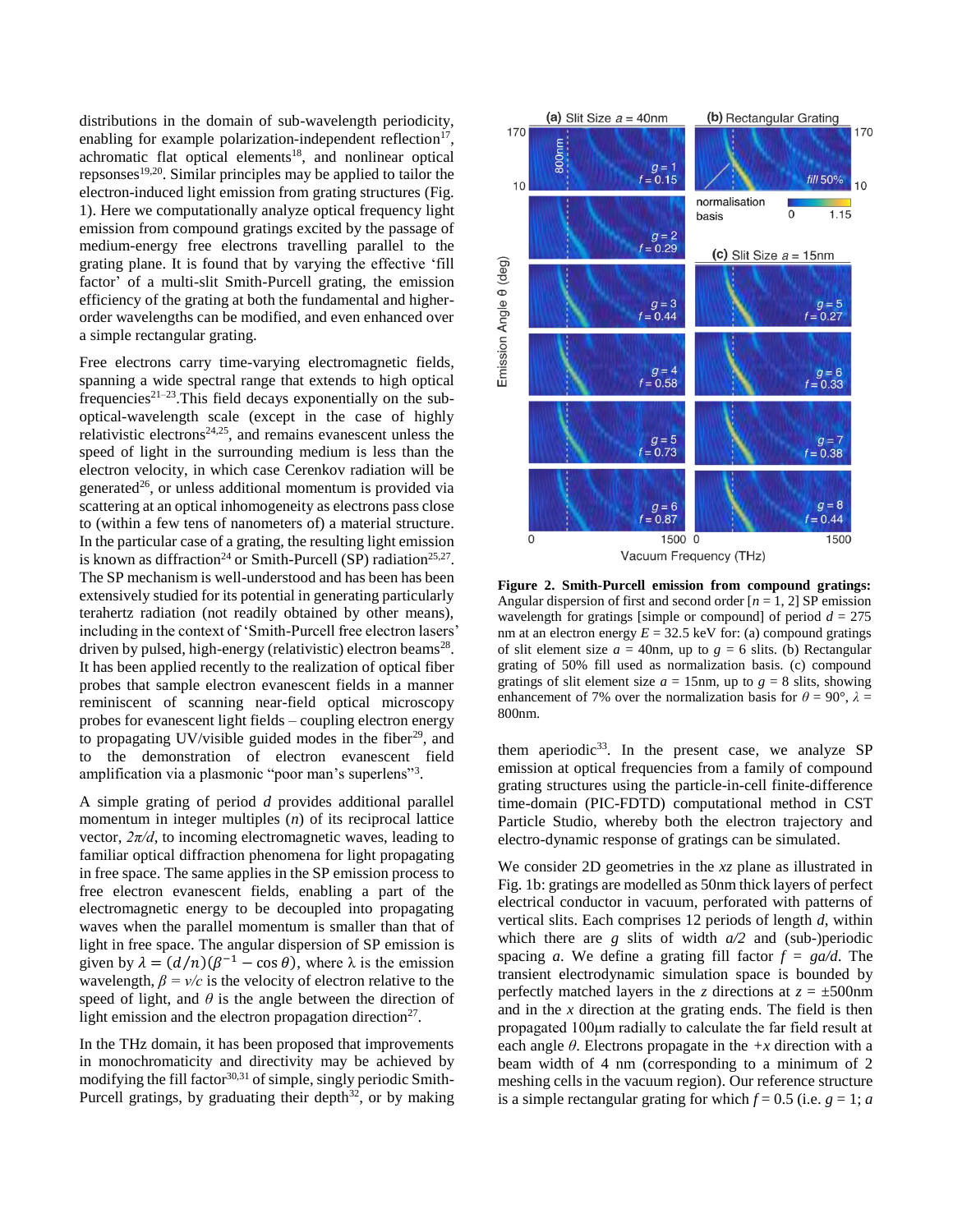

**Figure 3. Compound Smith-Purcell grating efficiency:** (a) Spectrum of surface-normal  $\theta = 90^\circ$  far-field intensity for the most efficient compound SP gratings at each slit dimension used: slit widths  $a = 40$  nm,  $g = 3$ , (blue line). and  $a = 15$ nm,  $g = 7$ , (red line). Shown normalized to the peak 800nm intensity for a rectangular reference grating (black line). (b) Dependences of 800 nm, normal direction far-field intensity on effective fill factor, i.e. the number of sub-periodic slots  $g$ , for slot widths  $a = 15$  nm (red dashed line) and 40 nm (blue dashed line). The single filled diamond marker represents the reference grating. In all cases, the fundamental period  $d = 275$  nm and electron energy  $e = 32.5$  keV.

 $= d$ ). We initially identify a combination of period  $d = 275$ nm, electron energy  $E = 32.5$  keV, and impact parameter (distance between grating surface and electron beam axis) *h*  $= 7$  nm that optimizes light emission at  $\lambda = 800$  nm in the surface-normal ( $\theta$  = 90°) direction for the reference grating. These values are maintained for all subsequent iterations as the sub-periodic structure is varied.

For this grating geometry, the 'effective fill factor' of the compound-grating model was increased as shown in Fig. 1, by increasing the number of slits, *g*, from 1 to 6, the maximum possible for a period of  $d = 275$ nm and a silt distance of  $a = 40$ nm.

With the same fundamental period *d*, compound gratings maintain the same relationship between emission

wavelength  $\lambda$  and emission angle  $\theta$  as the reference grating for emission orders  $n = 1$  and  $n = 2$ , as shown in Fig. 2. The relative magnitudes of emission (c.f. diffraction efficiencies) though are functions of the sub-periodic parameters *a* and *g*. For a fixed slit width of 20 nm  $(a = 40 \text{ nm})$ :

Surface-normal emission at 800 nm is maximized when  $g =$ 3, reaching an intensity ~85% of that of the simple reference grating. This maximum is attained when the fill factor is closest to 0.5, i.e. closest to that of the reference structure, though for smaller slot widths the optimum fill factor is found to decrease (Fig. 3).

Stronger second-order emission ( $n = 2$ ;  $\lambda = 400$  nm) at  $\theta =$ 90º is observed from the compound gratings than from the simple rectangular reference grating, when  $g = 5$ . Secondorder emission intensity is maximized at this grating number and angle, an enhancement of 34% over the rectangular grating. Increased levels of second order emission over the rectangular grating model are also observed at shallower angles relative to the electron trajectory for other grating numbers. For example, for  $g = 2$ ,  $\theta = 70^{\circ}$ , an enhancement of 24% is seen. This can be seen as analogous to the behavior of compound optical diffraction gratings at varying angles. As the incident angle is swept for a given wavelength, the reflection efficiency generally increases, but with several null points dependent on the geometry. At many particular angles, the reflection efficiency can be greater than that of a standard rectangular grating<sup>34</sup>.

Following the increase in surface-normal emission as the effective fill factor approached  $f = 0.5$  in the  $a = 40$ nm gratings, a series of gratings with reduced slit size was tested to see whether emission could be enhanced above that of a standard Smith-Purcell effect rectangular grating of 50% fill. For each element size, different numbers of sub-element slits were used to find the most efficient grating possible for 800nm emission normal to the surface. While computational limits provide a lower bound on the size of the grating studied, a modest enhancement of 7% over the standard rectangular grating was observed for a slit distance of  $a = 15$ , with 7 gratings, as seen in Fig. 3. For this slit size, with  $g =$ 5 to 8, the spectrum is also shown in Fig. 2. These gratings all show decrease in intensity of the higher-order  $(n = 2)$ mode.

In conclusion, we have demonstrated a compound Smith-Purcell grating with enhanced emission in the normal direction when compared to a standard rectangular grating. Furthermore, the principles of compound and multi-element diffraction gratings can be used as a tool in understanding Smith-Purcell radiation from repeating structures, and in shaping these emissions to suit a variety of purposes. A better understanding of these structures can yield applications in free-electron lasing<sup>35</sup>, narrow-band radiation sources<sup>30</sup>, and efficient terahertz emitters<sup>32</sup>.